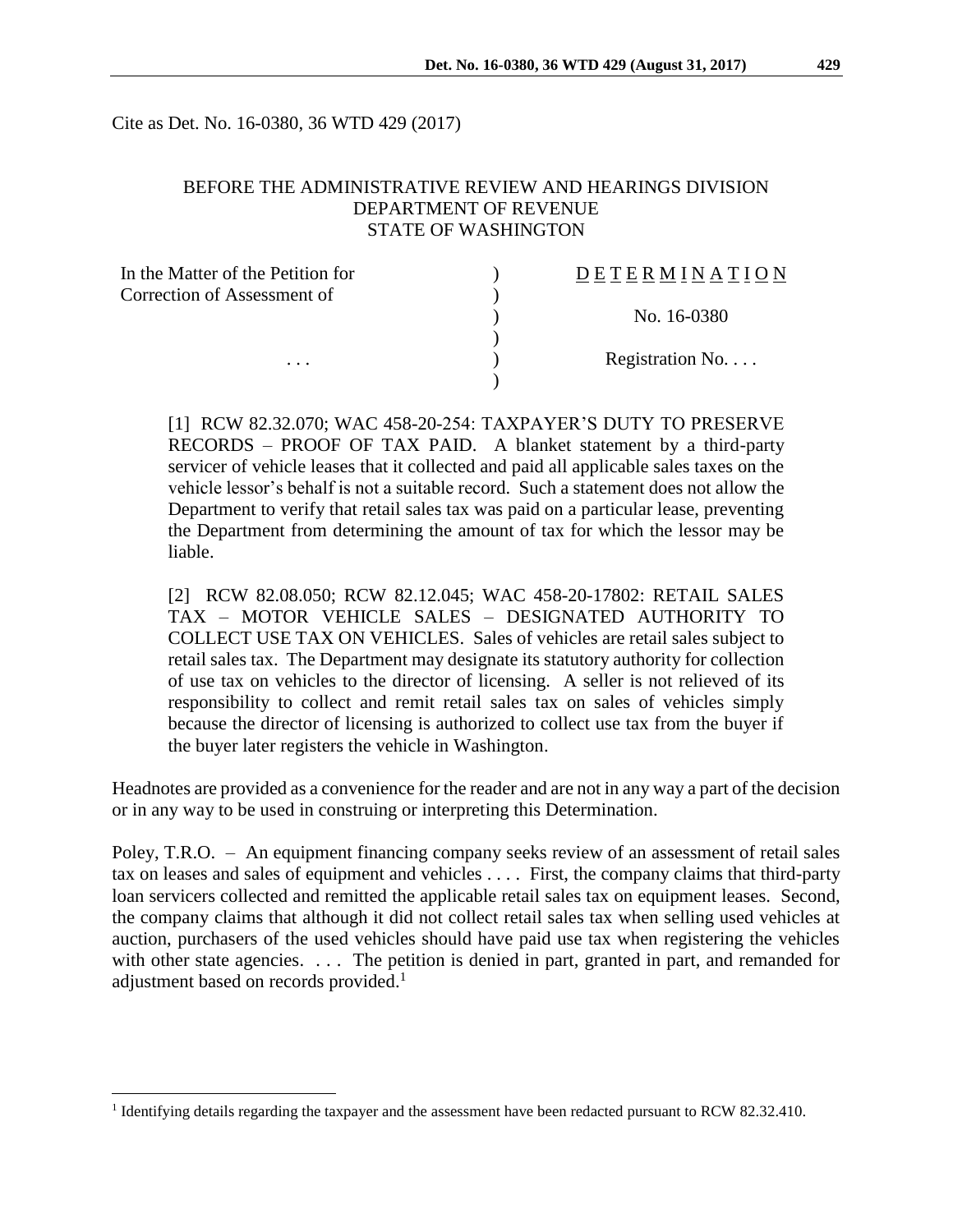### ISSUES

- 1. Did a finance company provide suitable records, under RCW 82.32.070 and WAC 458-20- 254, to show that a third-party collected and remitted retail sales tax on equipment leases?
- 2. Under RCW 82.08.050, can a vehicle seller avoid personal liability for failure to collect retail sales tax because its purchasers would have to pay use tax, under RCW 82.12.045, when they registered the vehicles in Washington?

. . .

### FINDINGS OF FACT

. . . (Taxpayer) is [an out-of-state] corporation that formed in 2007. Taxpayer provides financing of vehicles and large industrial equipment through traditional loans and various types of leases. For some leases, Taxpayer owns the property, leases it to a customer, and services the lease payments itself. For other leases, Taxpayer uses a third-party as an agent to service the lease. In the case of a traditional loan, Taxpayer loans funds to a customer to purchase the property and Taxpayer maintains a security interest in the property. As is common in the industry, Taxpayer disposes of leased property at the end of the lease term by selling it, either directly to an individual buyer or at auction.

Taxpayer does not maintain a physical location within Washington, but leases tangible personal property owned by Taxpayer within the state. Some of Taxpayer's disposition sales take place in Washington as well. Taxpayer did not collect retail sales tax on disposition sales that occurred in Washington. Taxpayer also did not collect and remit retail sales tax on leases that were serviced by third parties.

The Department of Revenue's (Department) Audit division (Audit) examined Taxpayer's books and records for the period January 2009 through December 2012. Audit discovered that Taxpayer did not remit retail sales tax as indicated above. Audit also discovered that Taxpayer earned apportionable income in the form of interest and finance charges, which should be reported under the service and other business & occupation (B&O) tax classification. However, Audit found that Taxpayer reported income only under the retail sales tax and retailing B&O tax classification.

. . .

On November 9, 2015, Audit issued a tax assessment against Taxpayer for unpaid retail sales tax, B&O tax, penalties, and interest. Taxpayer timely requested administrative review of the assessment on December 7, 2015, and provided additional records.

On April 13, 2016, Audit issued a post assessment adjustment (PAA), reducing the total amount due to  $\$\ldots$ . This amount included  $\$\ldots$  of tax,  $\$\ldots$  in original interest through December 9, 2015,  $\$\dots$  in delinquent penalty,  $\$\dots$  in assessment penalty, and  $\$\dots$  in additional interest from December 10, 2015, through the due date of the PAA.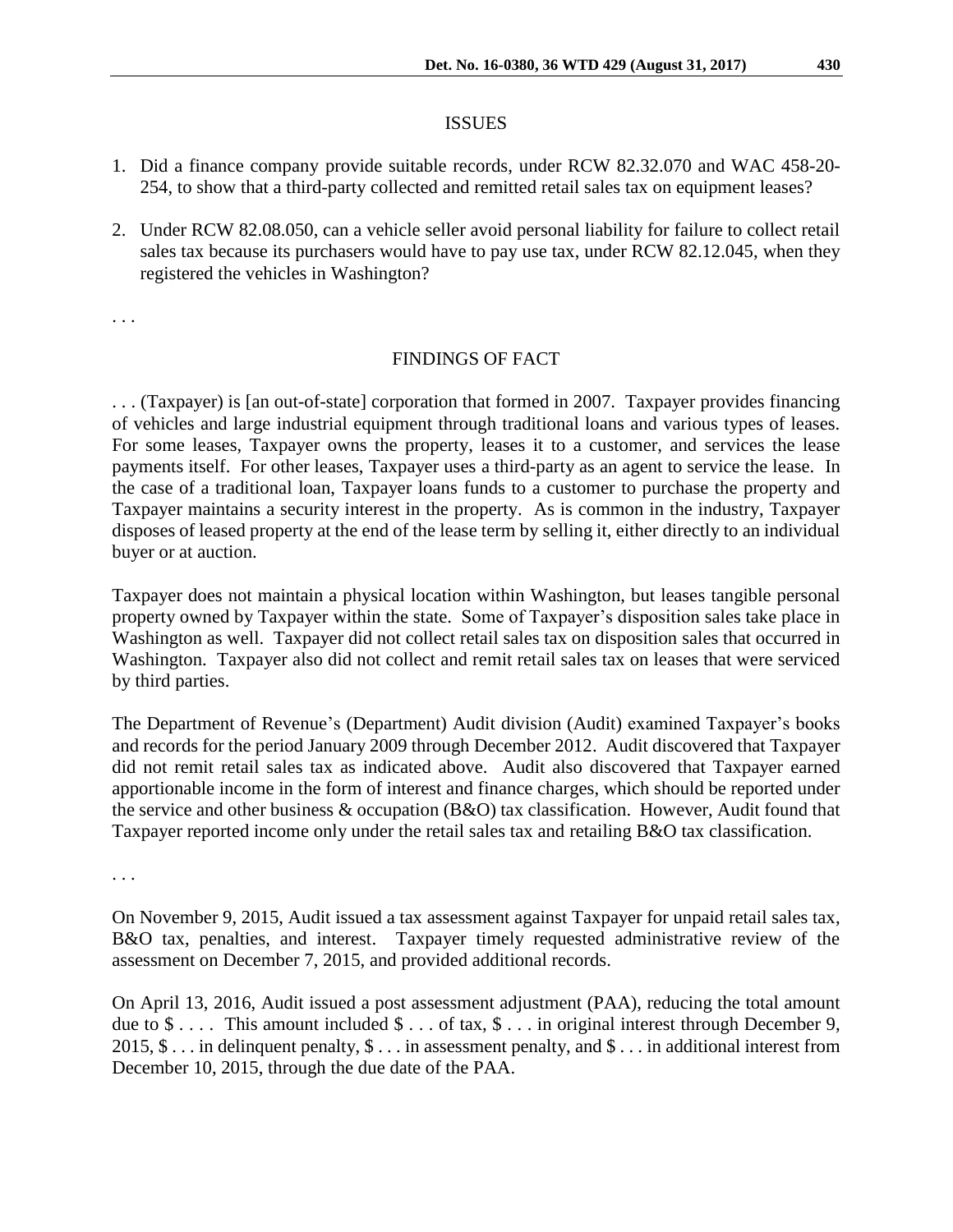On review, Taxpayer argues that it was not responsible for collecting retail sales tax on leases, claiming that it was not the owner of some of the vehicles. Taxpayer also argues that the third parties, who serviced the leases as an agent of Taxpayer, were responsible for collecting and remitting retail sales tax. To validate this claim and relieve Taxpayer from liability for the retail sales tax, Audit has agreed to accept a Certificate of Use and/or Deferred Sales Tax (Certificate) completed by the third-party servicers.<sup>2</sup> The Certificate requires an affiant to identify the property sold by invoice, date, purchase price, and description. The Certificate then requires an affiant to describe the tax it paid by amount, date, and the return or document used to remit the tax to the Department. Taxpayer provided several completed Certificates, which Audit accepted. Taxpayer also produced affidavits from several servicers, attesting that "the state and local sales taxes, if applicable, on the assets listed below, were reported and paid when due" or other similar language. Audit did not accept these affidavits.

Additionally, Taxpayer claims that although it did not collect retail sales tax on disposition sales of vehicles in Washington, buyers would have paid use tax on those vehicles when registering them with other Washington agencies. Taxpayer asserts that the Department is attempting to collect tax twice on the same transaction. Taxpayer also claims that it was not the owner or seller of some of the vehicles that are listed as disposition sales in its asset management software because the software is limited in how it classifies receipts.

Taxpayer did provide additional documentation showing that some disposition sales took place [out-of-state] by an auctioneer or were sales to auto dealers for the purpose of resale. After reviewing these records, Audit determined that the documentation was sufficient to permit an adjustment for 17 of the 28 disposition sales included in the PAA. We grant Taxpayer's petition with respect to this issue and remand it to Audit for the agreed upon adjustment to the PAA.

. . .

 $\overline{a}$ 

### ANALYSIS

#### **Leased property**

Washington imposes retail sales tax on each retail sale in this state unless an exemption applies. RCW 82.08.020. "Lease or rental" means "any transfer of possession or control of tangible personal property for a fixed or indeterminate term for consideration." RCW 82.04.040(3)(a). The term "retail sale" includes leasing of tangible personal property. RCW 82.04.050(4)(a); WAC 458-20-211(6) (Rule 211(6)). A lease involves a contract for a series of transactions, not a single transaction. *Gandy v. State*, 57 Wn.2d 690, 695, 359 P.2d 302 (1961); *see also* Det. No. 14-0008R, 34 WTD 84, 87 (2015). Each lease payment is thus a separate retail sale subject to retail sales tax. RCW 82.08.020; RCW 82.08.010; Rule 211(6).

It is the seller's responsibility to collect retail sales tax from the buyer, and if the seller fails to do so, the seller is personally liable for the amount of tax. RCW 82.08.050. The term "seller" is

<sup>&</sup>lt;sup>2</sup> Audit informed Taxpayer that it would only accept proof that a third-party collected and remitted RST for periods included in the assessment. Audit instructed Taxpayer that for future periods, Taxpayer was responsible for collecting and remitting the tax to the Department directly and would not accept a Certificate in the event of a future audit.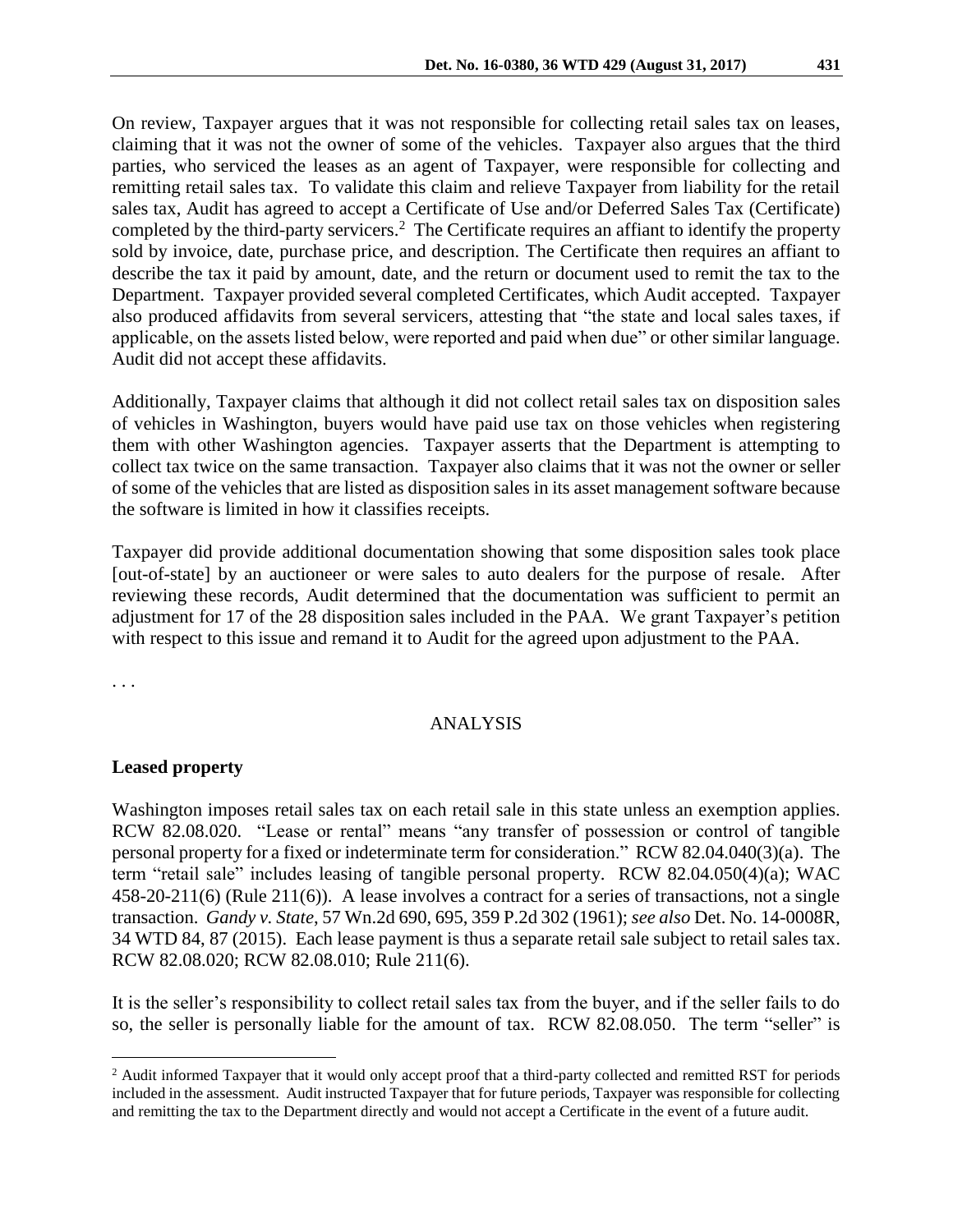defined as "every person . . . making sales at retail or retail sales to a buyer, purchaser, or consumer, whether as agent, broker, or principal  $\dots$ ." RCW 82.08.010(2)(a).

Here, Taxpayer is the owner of property leased by customers. While third parties service the leases, the lease agreements are between Taxpayer and its customers. Taxpayer may direct its customer to pay lease payments to the third-party servicer as agent, but the servicer is not making the sale as an agent. As a "seller," Taxpayer was required to collect and remit retail sales tax on each lease payment.

Taxpayer claims that it did not actually own some of the vehicles that it leased to customers. However, this claim is unconvincing as Taxpayer's asset management software lists disposition sales for the same vehicles that Taxpayer claims it does not own. Moreover, as the lessor, Taxpayer is the "seller" of the lease transactions. *Gandy,* 57 Wn.2d at 695; 34 WTD at 87; Rule 211(6).

RCW 82.32.070 requires every person liable for payment of excise taxes to keep and preserve suitable records in order to determine the amount of any tax for which the taxpayer may be liable. This includes records that will demonstrate the amount of gross receipts and sales from all sources; the amount of all deductions, exemptions, credits, and refunds claimed; and the payment of retail sales tax or use tax. WAC 458-20-254(3)(b). A taxpayer must also keep its federal and state tax returns, and all documents and data used in the preparation of such returns. WAC 458-20-  $254(3)(c)$ .

Taxpayer claims that its third-party servicers collected and remitted retail sales tax for leased property during the audit period. Audit has agreed in this limited instance to accept a completed Certificate from these third parties to show that Taxpayer's customers paid retail sales tax and the retail sales tax was remitted to the Department.

Instead of completing a Certificate, however, several servicers wrote a generic affidavit that did not contain the data points required on the Certificate. While Taxpayer is not required by statute to use the Certificate form, the Department needs the information required by the form in order to relieve Taxpayer of its retail sales tax liability. *See* WAC 458-20-254(3); RCW 82.32.070. A blanket statement by a servicer that it reported and paid all applicable sales taxes on Taxpayer's behalf is not a suitable record under RCW 82.32.070(1). Such a statement does not allow Audit to verify that retail sales tax was paid on a particular lease, preventing Audit from determining the amount of tax for which Taxpayer may be liable. *Id*. Thus, we find that Taxpayer has not proven it should be excused from paying retail sales tax in this instance.

Accordingly, we conclude that Taxpayer is liable for retail sales tax on the amount of each lease payment while the leased property is located in Washington. The affidavits produced by Taxpayer do not contain sufficient information in order to relieve Taxpayer of its liability for retail sales tax.

### **Disposition Sales**

As stated above, Washington imposes retail sales tax on each retail sale that occurs within this state, unless an exemption applies. RCW 82.08.020. The sale of tangible personal property is a retail sale. RCW 82.04.050(1)(a). The retail sales tax is to be collected by the seller, and if any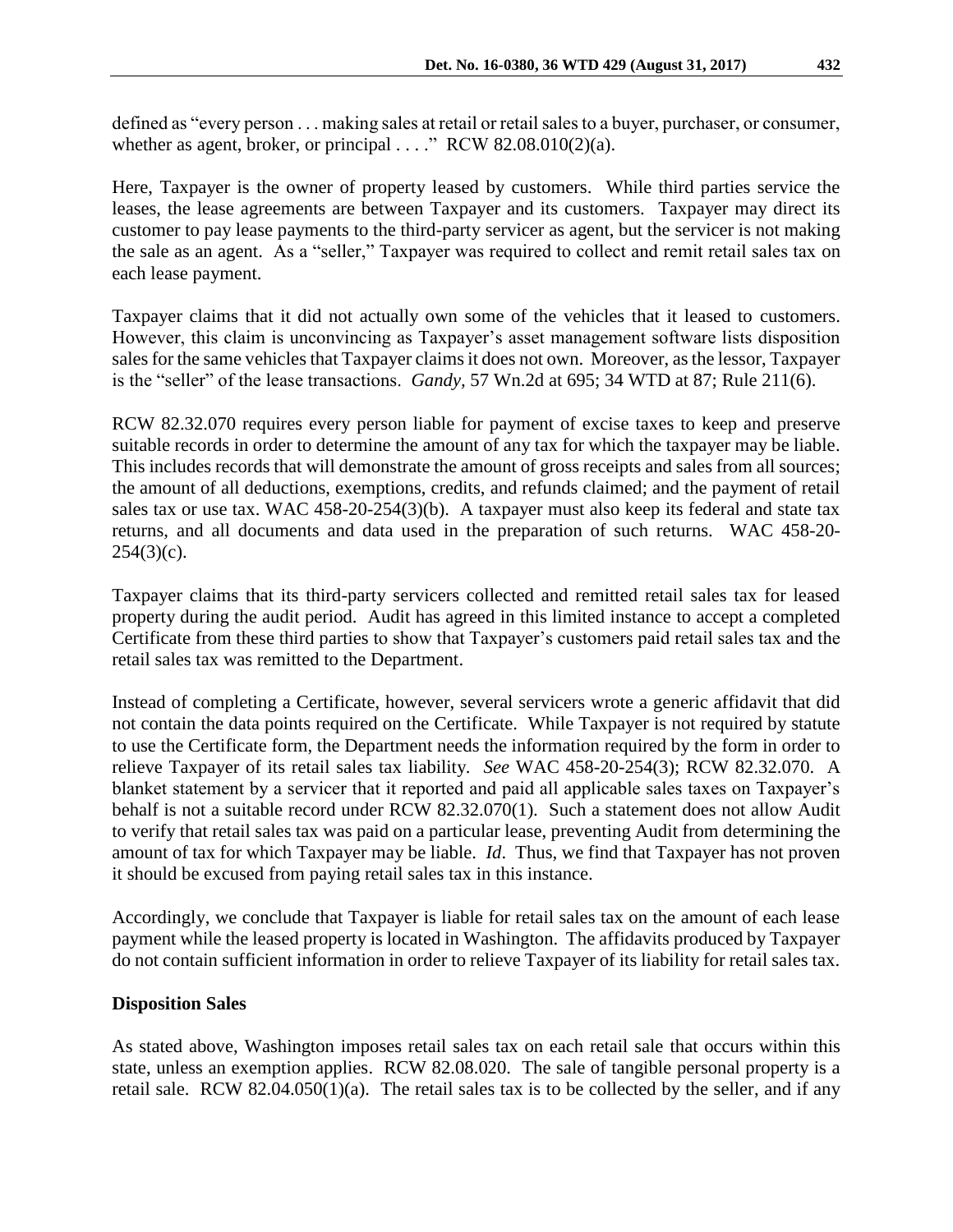seller fails to collect the retail sales tax, the seller is personally liable for the amount of the tax. RCW 82.08.050(2). This personal liability in RCW 82.08.050 applies whether the failure to collect retail sales tax "is the result of the seller's own acts or the result of acts or conditions beyond the seller's control . . . ." RCW 82.08.050(3). We have consistently recognized a seller's statutory responsibility for retail sales tax. Det. No. 05-0059, 24 WTD 430 (2005) (citing prior determinations and cases); *see also* Det. No. 14-0412, 34 WTD 386 (2015).

Here, Taxpayer disposed of vehicles it owned by selling them directly to purchasers in Washington.<sup>3</sup> The disposition sale of a vehicle is the sale of tangible personal property and is subject to retail sales tax. Taxpayer did not collect retail sales tax on these sales, but Taxpayer is nevertheless responsible for remitting the retail sales tax to the Department.

Taxpayer claims that it should not be liable for the uncollected retail sales tax because any purchaser of Taxpayer's vehicles would be required to pay use tax upon registering the vehicle with other state agencies. Taxpayer cites to RCW 82.12.045(1), which states:

In the collection of the use tax on vehicles, *the department of revenue may designate* the county auditors of the several counties of the state as its collecting agents. Upon such designation, it shall be the duty of each county auditor to collect the tax at the time an applicant applies for transfer of certificate of title to the vehicle . . . .

(Emphasis added). The statute further provides that these collection duties "*may be performed* by the director of licensing" as well. RCW 82.12.045(6) (emphasis added).

The Department adopted WAC 458-20-17802 (Rule 17802) to explain the measure of use tax upon the transfer of a vehicle acquired without the payment of retail sales tax. Rule 17802(1) states, "This rule does not relieve a seller registered with the department of the statutory requirement to collect sales tax when selling tangible personal property, including vehicles."

The statutory authority for assessment and collection of use tax on vehicles was explicitly granted to the Department. RCW 82.32.300; Det. No. 13-0237R, 33 WTD 349 (2014). While the permissive language in RCW 82.12.045 indicates that the Department may delegate collection of the tax to other agencies, it does not preclude the Department from exercising its authority to assess and collect both retail sales tax and use tax from responsible parties. It also does not excuse a seller, under RCW 82.08.050, from its statutory responsibility to collect retail sales tax and from personal liability for the tax when it fails to do so.

The Department is not obligated to look to see if a buyer paid use tax when registering a vehicle sold by Taxpayer. However, Audit did search vehicle registration records for those vehicles sold by Taxpayer without collecting retail sales tax.<sup>4</sup> Of the vehicles identified by Audit, only nine had

 $\overline{a}$ 

<sup>3</sup> For instances where an auctioneer sold vehicles on Taxpayer's behalf, Taxpayer is not liable for the retail sales tax. WAC 458-20-159. As described above, Audit has agreed to adjust the assessment where Taxpayer provided documents proving a vehicle was sold at auction by an auctioneer.

<sup>4</sup> Pursuant to a sharing agreement between the Department and Washington's Department of Licensing, Audit has permission in limited instances to search a database of electronic vehicle records.